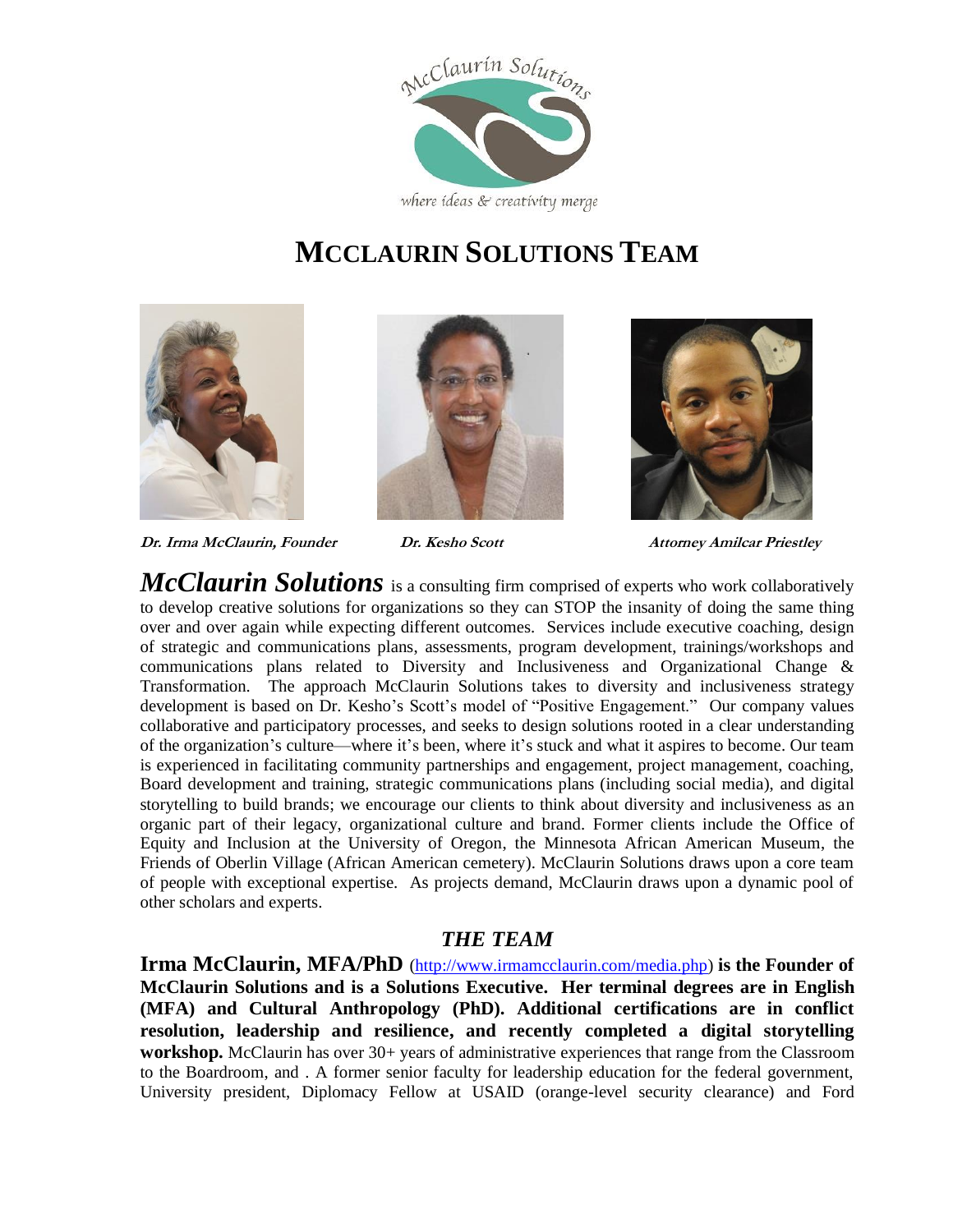

where ideas & creativity merge

Foundation Program Officer for Education and Scholarship, she has experience in curricula development, program design, budget and project management, disaster recovery, institutional change and transformation, and executive leadership coaching. McClaurin has served as an administrator at Ivy League institutions, HBCUs, and Research I universities. She has held tenured positions in anthropology at the UFlorida and UMinnesota, published numerous refereed journal articles and lectured extensively on literature. McClaurin is a motivational speaker who has appeared on NPR and television and presented at national and international conferences. While at the Ford Foundation her grantees included with the American Anthropology Assoc., the National Academies of Science, the American Museum of Natural History, the Chicago Field Museum, the United Negro College Fund, the Schomburg Library, the National Council for Black Studies, the Mayo Clinic, the National Women's Studies Association, and Ms. Magazine, among others. As the founder of McClaurin Solution, she draws upon her extensive and diverse network of professionals with expertise in diversity and inclusion, higher education, digital humanities, entertainment law, health, human rights, social policy, philanthropy, journalism, publishing, technology, and more. She currently serves as the Chief Diversity Officer at a national educational non-profit.

**Kesho Y. Scott, PhD (**[http://www.grinnell.edu/academic/sociology/people/faculty/scott\)](http://www.grinnell.edu/academic/sociology/people/faculty/scott) **is an internationally renowned Cultural Competency Trainer and award-winning writer who has worked with McClaurin Solutions for almost a decade.** An Associate professor of in American Studies and Sociology at Grinnell College in Iowa, she has 25years+ developing unlearning racism work. She has led hundreds of workshops with corporations, institutions of higher education and community organizations. A promoter of "**positive engagement**," Scott has dedicated her professional life to educating across generations and national cultural boundaries to inspire democracy participation, open new pathways to equality and celebrate difference throughout the Heartland, nationally and globally. In her workshops and trainings, she emphasizes an approach that focuses on self-evaluation as part of a human rights commitment and shifts participants' awareness, commitment and skill set toward being actively and personally committed to change and becoming part of the vision of an "ISMS Free" world in the 21<sup>st</sup> century. Scott's unique approach has attracted media attention including appearances on the Oprah Winfrey Show, Sonya Live and CNN. Scott is the recipient of an American Book Award (for *Tight Spaces, 1988),* a Human Rights Award (for *The Habit of Survival: Black Women in America, 1991)* and the 2008 Christine Wilson's Medal for Justice and Equality. She is a former Fulbright Fellow and Semester at Sea Faculty member. Her current writing projects include a memoir on her work as a Diversity Trainer (*Stop Hurting Others and Yourself)*, a gender study of the Black male's educational "habit of surviving" and a love story. Scott is a former Fulbright Fellow (Ethiopia), and for the last three years has served as a guest lecturer in Beijing and Shanghai, China. In 2013, Scott was selected for the Archill Heinrich Cottage Writers Residency in Ireland.

**Amilcar Priestley, Esq. is the newest member of McClaurin Solutions**. He provides the company with domestic and legal expertise in the areas of human rights, corporate and entertainment law. Priestley is a bilingual corporate and media attorney, technology "evangelist" and human rights advocate whose focus is on issues regarding Latinos, African Americans and Afrolatinos. He serves as a legal consultant on branding, radio and technology to media clients. He is also the Director of The Afrolati[n@](https://twitter.com/afrochucho) Project or ÄLP¨ [\(www.afrolatinoproject.org\)](http://www.afrolatinoproject.org/). Through the ALP, Priestley has developed a